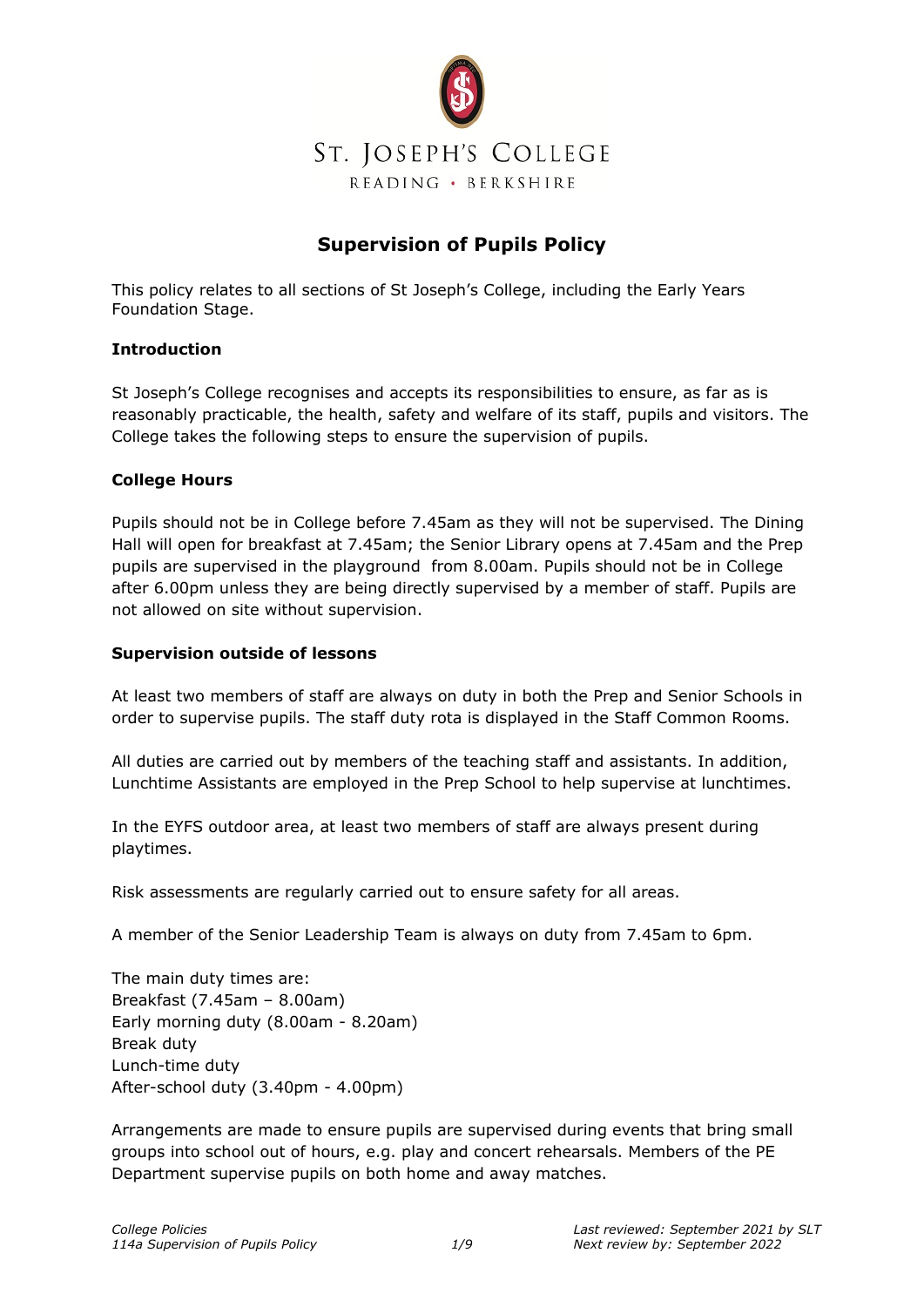

Pupils from Years 12 and 13 may leave the premises at lunch-time. Pupils from other year groups are expected to remain on site throughout the school day.

#### **Registration**

We take a register of pupils at the start of the morning and afternoon sessions. Parents are responsible for notifying the school if their child is absent for any reason. The school will always contact the parent if a child fails to arrive at school without an explanation.

#### **Lessons**

During lessons, the supervision and safety of pupils in classrooms, laboratories and workshops is the responsibility of class teachers. If for any reason (e.g. the conditions or location of equipment, the physical state of the room or the splitting of a class for practical work) teachers consider they cannot accept this responsibility, they should immediately discuss the matter with their Head, one of the College Deputy Heads or the Bursar.

#### **Peripatetic Lessons**

Pupils in Year 4 and under will be accompanied to their individual lessons by a member of staff. Pupils in Years 4– 13 will able to attend their individual lessons without the need of being accompanied.

#### **EYFS Pupils**

- The safety of all children is our highest priority, and because they are so young, we need to be particularly vigilant. We will therefore:
- In the Early Years Centre we will ensure a staff ratio of 1:13 when a qualified teacher is present, and 1:8 when the teacher is not present. Staff ratios will satisfy the statutory qualification requirements. Exceptionally, where the quality of care and safety and security of children is maintained, changes to the ratios may be made.
- Ensure adequate supervision of children when they are eating
- Only allow a child to go home with a parent, unless we have received advance permission (preferably in writing) that he or she may be collected by another adult
- Never allow a child to leave the premises unsupervised.
- There is always at least one adult in charge of the outside play area which is fenced off from the rest of the school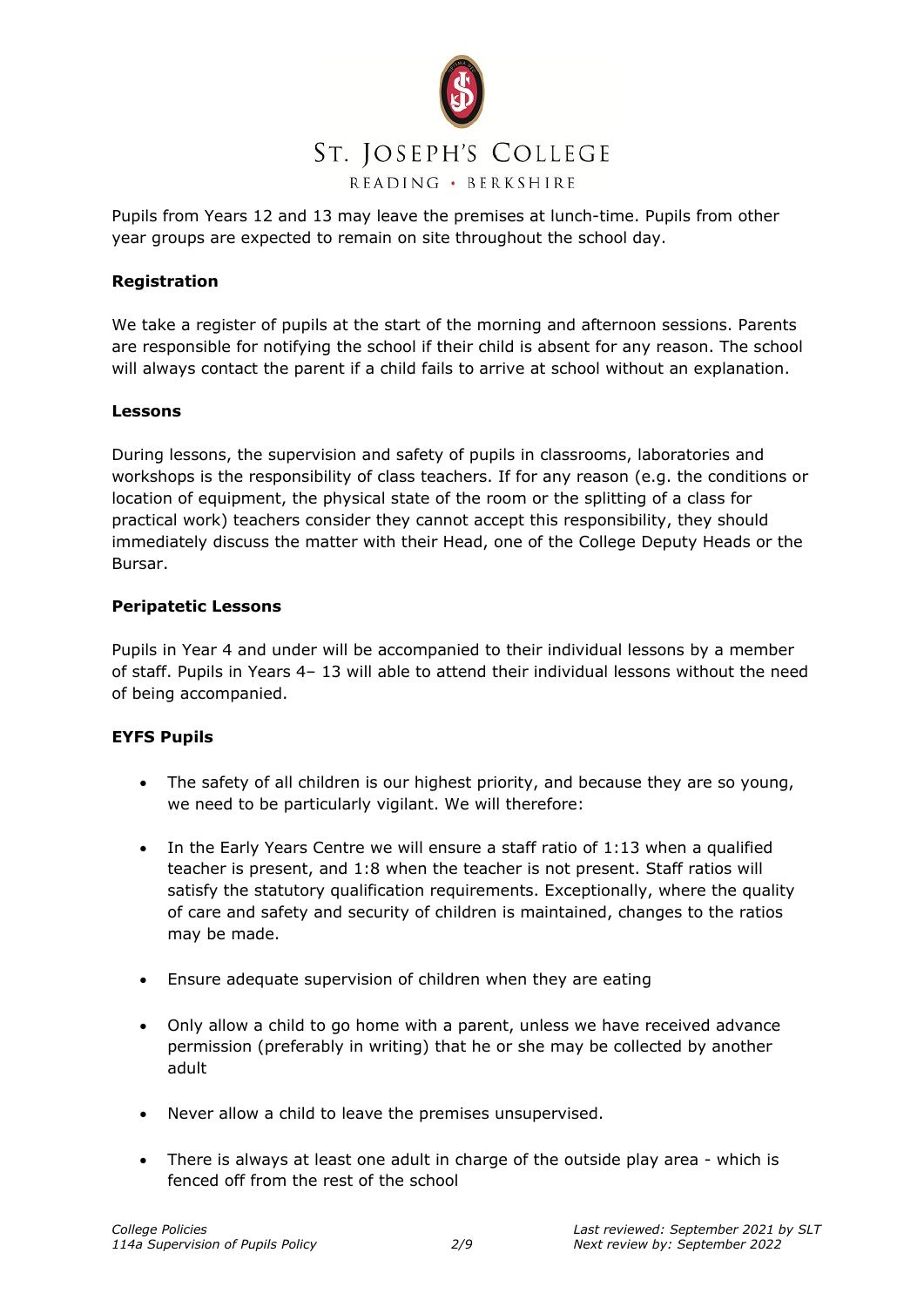

- Ask all visitors to identify themselves and to state their business before we give them access to the Early Years Centre. Visitors sign in, wear security badges and are escorted throughout their visit. They sign out on leaving
- Check all pupils out as they are collected by their parents or carers

#### **Medical Support**

A number of members of the teaching staff and non-teaching staff are trained and qualified as First Aiders and are able to give emergency first aid. The names of First Aiders are published in first aid notices that are displayed around the school. We always make sure that a qualified paediatric first aider is on duty whilst our EYFS children are in school. First aid boxes are in all potentially high risk areas, as well as in the School Office/Finance Office/Medical Rooms.

#### **Supervision whilst travelling to and from School**

Parents are responsible for ensuring that their children travel safely to and from school. Pupils are not supervised by a member of staff when travelling on the school buses; but are expected to behave responsibly. We would always investigate complaints about poor behaviour. Teaching Assistants escort and supervise Prep pupils until the school buses depart.

#### **Educational Visits**

The arrangements for the supervision of pupils during educational visits and trips out of schools are described in our policy: "Educational Visits."

#### **Unsupervised access by Pupils**

Pupils are not allowed into the swimming pool without a qualified member of staff in charge, nor are they allowed to use gymnastic, athletic or climbing equipment without supervision. Pupils are expected to follow reasonable instructions given to them by teachers or by qualified leaders in adventurous activities.

We ensure that pupils do not have unsupervised access to potentially dangerous areas, such as the swimming pool and the science laboratories. Doors to these areas are kept locked at all times when not in use. All flammables are kept securely locked in appropriate storage facilities.

Pupils do not have access to the Grounds, Maintenance, Catering and Caretaking areas of the school. Clear signs are displayed.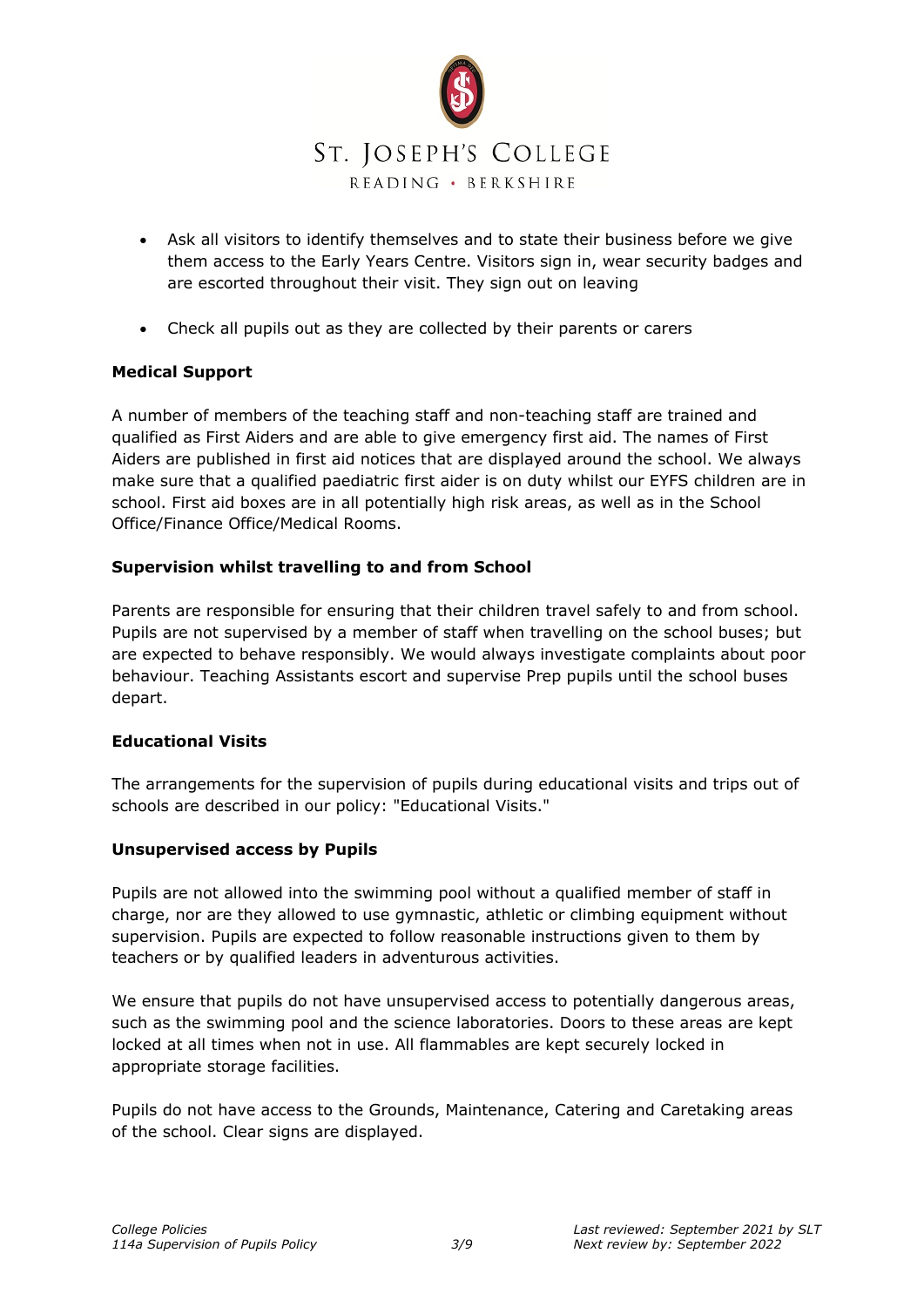

#### **Security, Access Control and Workplace Safety**

Our policy: "Security, Access Control Workplace Safety and Lone Working" describes the arrangements for safety of the College.

#### **Staff Induction**

All new members of the teaching staff receive a thorough induction into the College's expectations of the appropriate levels of pupil supervision. Guidance is given on areas within the buildings and grounds that should be regularly checked when on duty outside normal lesson times, and is available in the staff handbook.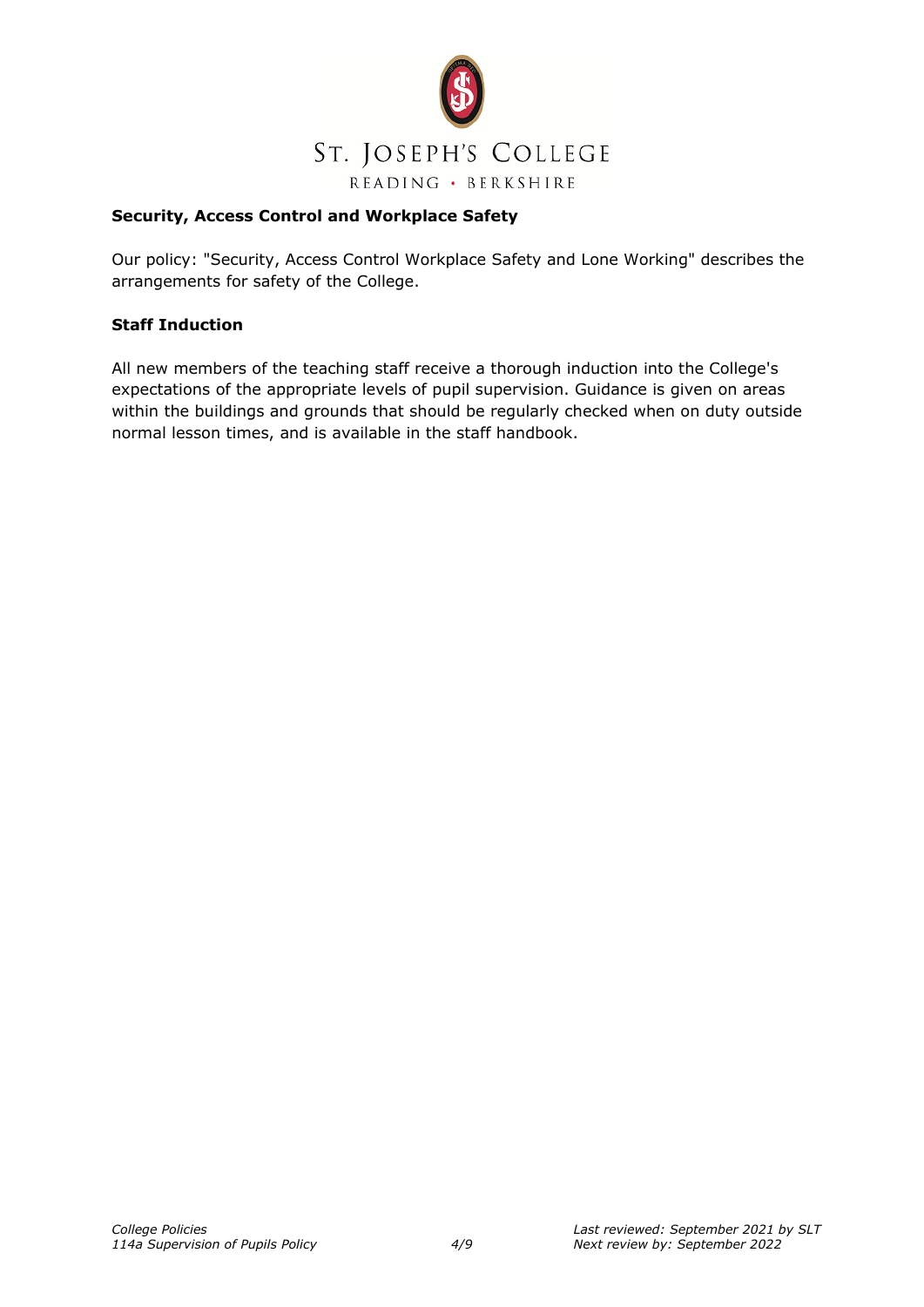

### **Appendix 1: Prep School Description of Duties**

| <b>Timing and Duty</b>                                                                               | <b>Requirement of the Duty</b>                                                                                                                                                                                                                                                                                                                               |
|------------------------------------------------------------------------------------------------------|--------------------------------------------------------------------------------------------------------------------------------------------------------------------------------------------------------------------------------------------------------------------------------------------------------------------------------------------------------------|
| $0745 - 18.00$                                                                                       | Duty Member of SLT to have overall responsibility/be the port of                                                                                                                                                                                                                                                                                             |
| <b>On-Call Member of PLT</b>                                                                         | contact before and after school.                                                                                                                                                                                                                                                                                                                             |
|                                                                                                      | At 1800, the Prep Office Administrator should contact the duty<br>member of SLT to inform them if there are any issues (such as<br>uncollected pupils) and to discuss any further action if required                                                                                                                                                         |
| $0745 - 0815$<br><b>Supervision in Dining</b><br>Hall                                                | Breakfast cover from 7.45-8am by EYP<br>From 8-8.15 by Teaching Assistant<br>When breakfast is finished, Teaching Assistant takes all pupils<br>across to the EY Centre or Prep Playground                                                                                                                                                                   |
| 0800-0820 Supervision<br>of Prep pupils in<br>classrooms                                             | Pupils are supervised in their classrooms from 8am. Four teaching<br>assistants are on duty at the gate and at the front door of the<br>prep school as well as roaming cover within the prep school<br>building.                                                                                                                                             |
| $1010 - 1030$<br><b>Morning Break</b><br><b>Supervision in</b><br>Playground                         | Year 1 & 2 are supervised by 1 member of staff on the netball<br>court.<br>Year 3 & 4 are supervised by 1 member of staff on the junior<br>playground<br>Year 5 & 6 are supervised by 1 member of staff on the field<br>1 Teacher roams around the three areas. All staff have a radio.                                                                      |
| $1010 - 1030$<br>When wet<br><b>Indoor supervision of</b><br>classrooms, corridors<br>and cloakrooms | Pupils to remain in own classrooms.<br>Staff on duty will discuss supervision of all classrooms and<br>corridors.                                                                                                                                                                                                                                            |
| 1200-1300<br><b>Dining Hall supervision</b>                                                          | Class teachers walk their class to Dining Hall and remain until all<br>are seated and Lunchtime staff can take over responsibility.<br>2 EYPs look after EY and REC pupils whilst eating lunch.<br>See duty rota for numbers and timings of staff on duty<br>2 EYPs and Teaching Assistant escort EY and REC pupils back to<br>EY garden when lunch finished |
| 1230-1300<br><b>Supervision in EY</b><br>garden                                                      | Supervision for safety is paramount<br>3 staff on duty outside at all times<br>1 staff will be inside the Centre to help with First Aid etc<br>Pupils may go indoors to use the toilet, staff should be aware who<br>has gone in and if help is needed.                                                                                                      |
| 1300-1330<br><b>Supervision outdoors</b><br>for playtime                                             | Supervision for safety is paramount<br>Year 1 & 2 are supervised by 1 member of staff on the netball<br>court.<br>Year 3 & 4 are supervised by 1 member of staff on the junior<br>playground<br>Year 5 & 6 are supervised by 1 member of staff on the field. All<br>staff have a radio.                                                                      |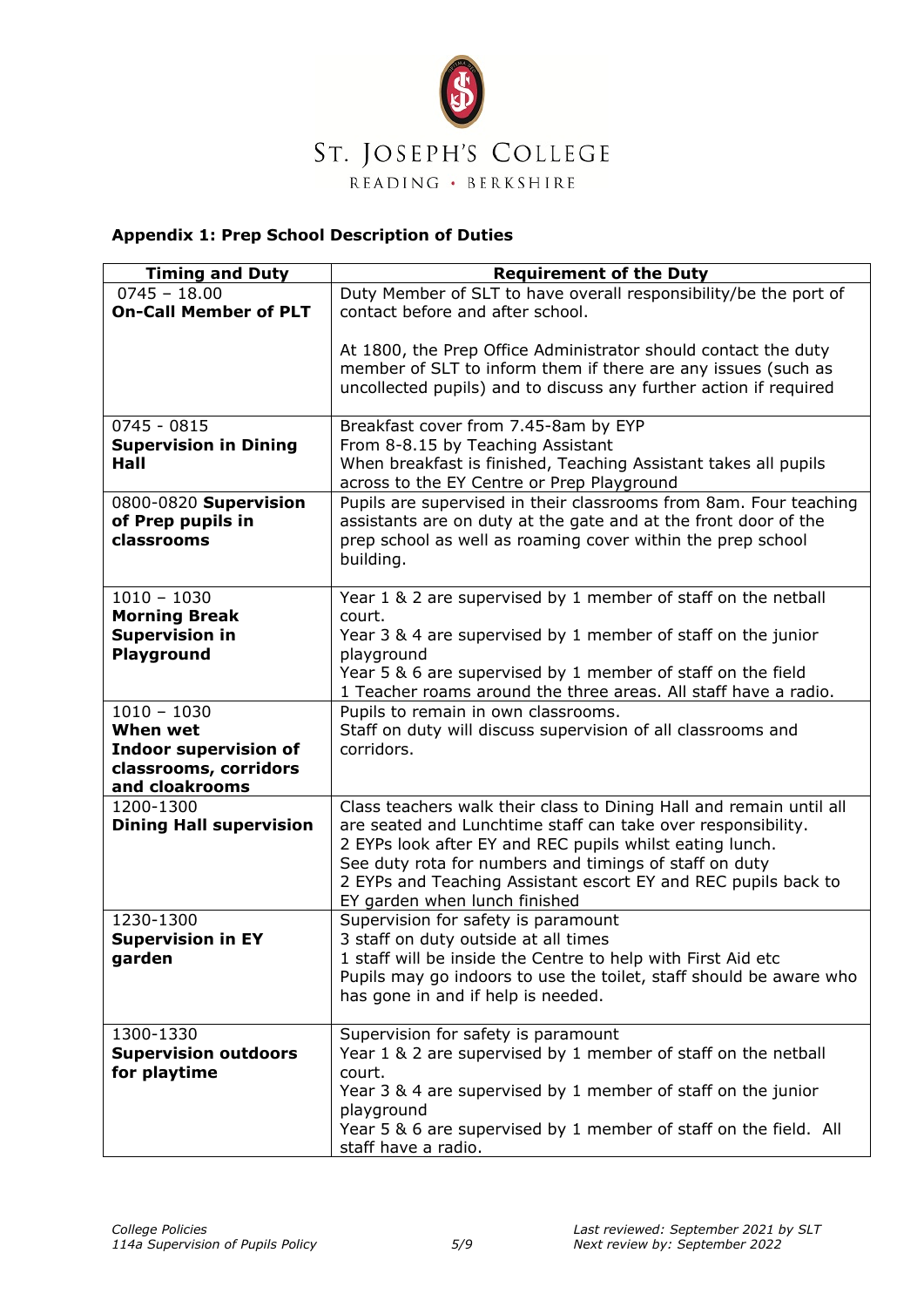

# ST. JOSEPH'S COLLEGE

READING · BERKSHIRE

| 1450-1500                     | 2 x EYPs + Teaching Assistants supervise EY and Rec in EYC            |
|-------------------------------|-----------------------------------------------------------------------|
| <b>EY afternoon break</b>     | garden for this 10 min playtime. Play equipment is used.              |
| 1450-1500                     | Short break in playground outside classrooms.                         |
| <b>Year 1 and 2 Afternoon</b> | If only one member of staff is available, other staff will be in      |
| break                         | classrooms and can be called if needed.                               |
|                               | No play equipment to be used in this short break.                     |
| 1520-1545                     | 2xEYPs walk Rec children booked for ASC to EYC.                       |
| <b>Supervision of pupils</b>  | One EYP escorts EY transport children to lobby.                       |
| waiting for College           | Two staff look after pupils sitting on chairs in lobby. Pupils signed |
| transport or sibling          | onto registers, then signed out by parents or taken to minibus.       |
| collection                    | Pupils to sit quietly and keep bags out of way of traffic.            |
| $1535 - 1545$                 | Class teacher takes their class to the changing room to collect       |
| <b>Supervision of Junior</b>  | their PE kit.                                                         |
| <b>Changing Rooms</b>         |                                                                       |
| 1545                          | Two Teaching Assistants walk pupils to minibuses on Upper             |
| <b>Walking pupils to</b>      | Redlands Road. One at front of line, one at rear.                     |
| minibuses                     | Staff take walkie-talkies with them                                   |
|                               | Pupils watched as they get onto the minibus and checked that          |
|                               | have fastened seat belt.                                              |
|                               | Walki-talkie returned to Office.                                      |
| $1540 - 1555$                 | Members of staff, with walkie-talkies, to stand inside Prep gate,     |
| <b>Supervision by Prep</b>    | ensuring that pupils leave the school site safely with an adult. Any  |
| gate                          | pupil not collected by 15.55 is to be brought back to Prep so         |
|                               | contact can be made with their parent/carer.                          |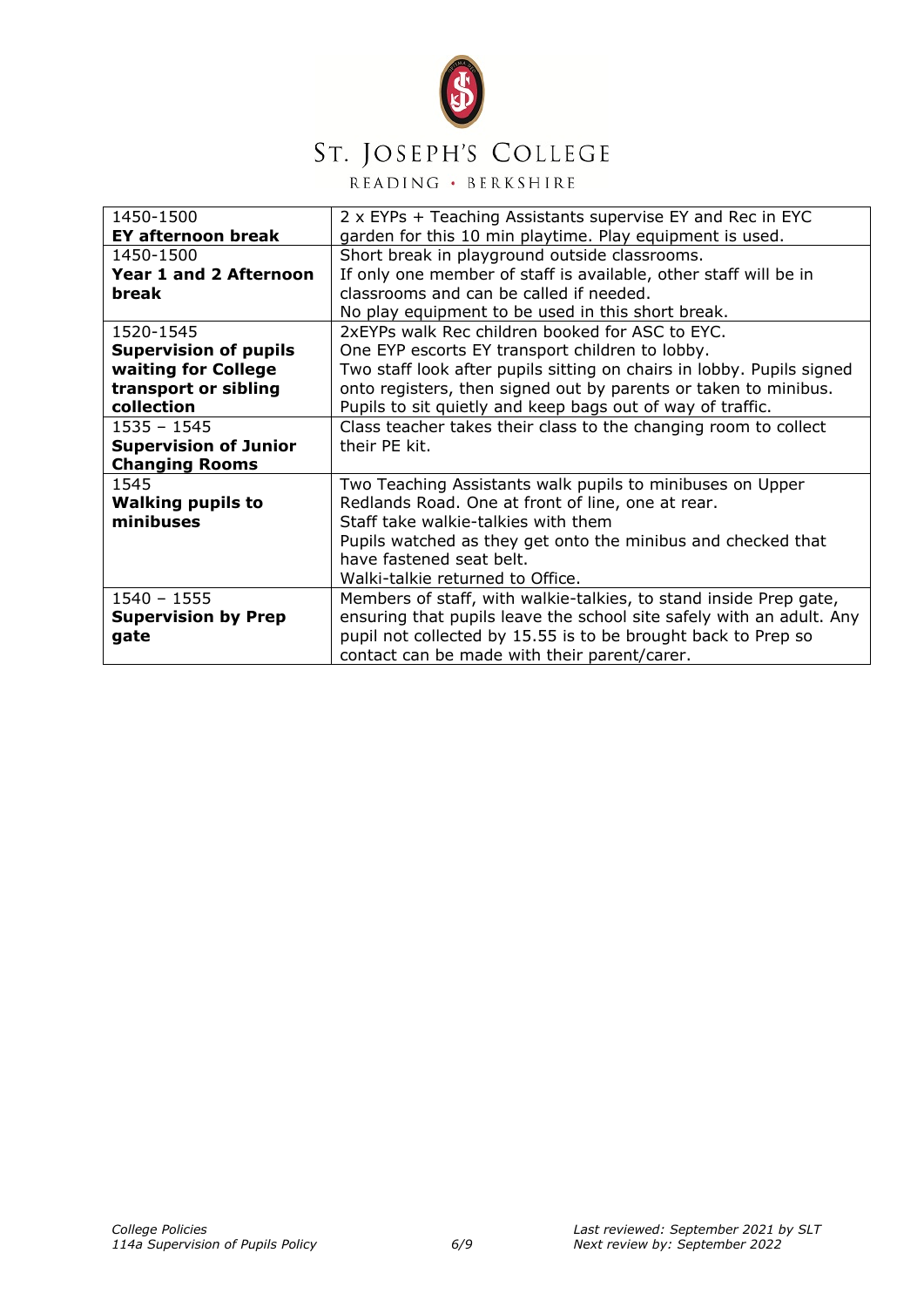

### **Appendix 2: Senior School Description of Duties**

| <b>Timing and Duty</b>         | <b>Requirement of the Duty</b>                                                                                                                                                                             |
|--------------------------------|------------------------------------------------------------------------------------------------------------------------------------------------------------------------------------------------------------|
| $7.45 - 18.00$                 | Senior Member of Staff to have overall responsibility/be the                                                                                                                                               |
| <b>On-Call Member of SLT</b>   | port of contact before and after school.                                                                                                                                                                   |
|                                | At 1800, the on-call member of staff should contact the Prep<br>Office Administrator to ask them if there are any issues<br>(such as uncollected pupils), and to discuss any further<br>action if required |
| $7.45 - 8.00$                  | Year 7 & 8 pupils are based in the Library                                                                                                                                                                 |
| <b>Supervision of Library,</b> | Year 9 &10 pupils are based in the dining hall in addition to                                                                                                                                              |
| <b>Dining Hall and</b>         | those pupils getting breakfast                                                                                                                                                                             |
| <b>Common Rooms</b>            | Year 11 to 13 are based in their Common Rooms                                                                                                                                                              |
|                                | Member of staff is to supervise the pupils, and ensure that<br>they are ready to go to tutor bases.                                                                                                        |
| $8.00 - 8.15$                  | Pupils in Years 7 to 10 can be in their tutor bases from 0800.                                                                                                                                             |
| <b>Supervision of Tutor</b>    |                                                                                                                                                                                                            |
| <b>Bases and corridors</b>     | The location of all tutor bases are in the staffroom and the                                                                                                                                               |
|                                | member of staff on duty should patrol the tutor bases,                                                                                                                                                     |
|                                | ensuring that noise is at a minimum and that pupils are not                                                                                                                                                |
|                                | wandering around the school. Any problems/concerns should<br>be reported to the SLT member of staff on duty.                                                                                               |
|                                |                                                                                                                                                                                                            |
| $7.45 - 8.15$                  | Once pupils arrive in school, they may want to ensure that                                                                                                                                                 |
| <b>Supervision of Lower</b>    | their bags/lockers are prepared for the day ahead. Pupils                                                                                                                                                  |
| <b>Seniors and Upper</b>       | should not be congregating in the cloakrooms, and they                                                                                                                                                     |
| <b>Seniors cloakrooms.</b>     | should go to their designated area at the earliest                                                                                                                                                         |
|                                | opportunity. Any pupils of concern should be reported to the                                                                                                                                               |
| $10.10 - 10.30$                | tutor/Head of Section in the first instance.<br>Member of staff to be a presence during break time. Please                                                                                                 |
| <b>Supervision in Dining</b>   | ensure that pupils are using the bins and not leaving rubbish                                                                                                                                              |
| Hall                           | on the tables. Two students will operate the Biometric tills.                                                                                                                                              |
| $10.10 - 10.30$                | Staff should patrol around by the astro pitches, top field and                                                                                                                                             |
| <b>Supervision outdoors</b>    | around by the swimming pool. There are two Sixth Form                                                                                                                                                      |
| unless wet, otherwise          | Prefects that will report to the duty member of staff and will                                                                                                                                             |
| inside                         | be on hand to support and supervise outdoors.                                                                                                                                                              |
|                                | The duty member of staff will decide if it is too                                                                                                                                                          |
|                                | wet/inappropriate conditions to be outside, and will amend                                                                                                                                                 |
|                                | the door sign by the pupil entrance accordingly. The member                                                                                                                                                |
|                                | of staff should ensure that all pupils are then in their tutor                                                                                                                                             |
|                                | bases and support the member of staff on indoor duty.                                                                                                                                                      |
|                                | A whistle is located in the staffroom for the member of staff                                                                                                                                              |
|                                | on duty to use, signalling the end of break (please start                                                                                                                                                  |
|                                | moving pupils 5 minutes before the end of break).                                                                                                                                                          |
|                                |                                                                                                                                                                                                            |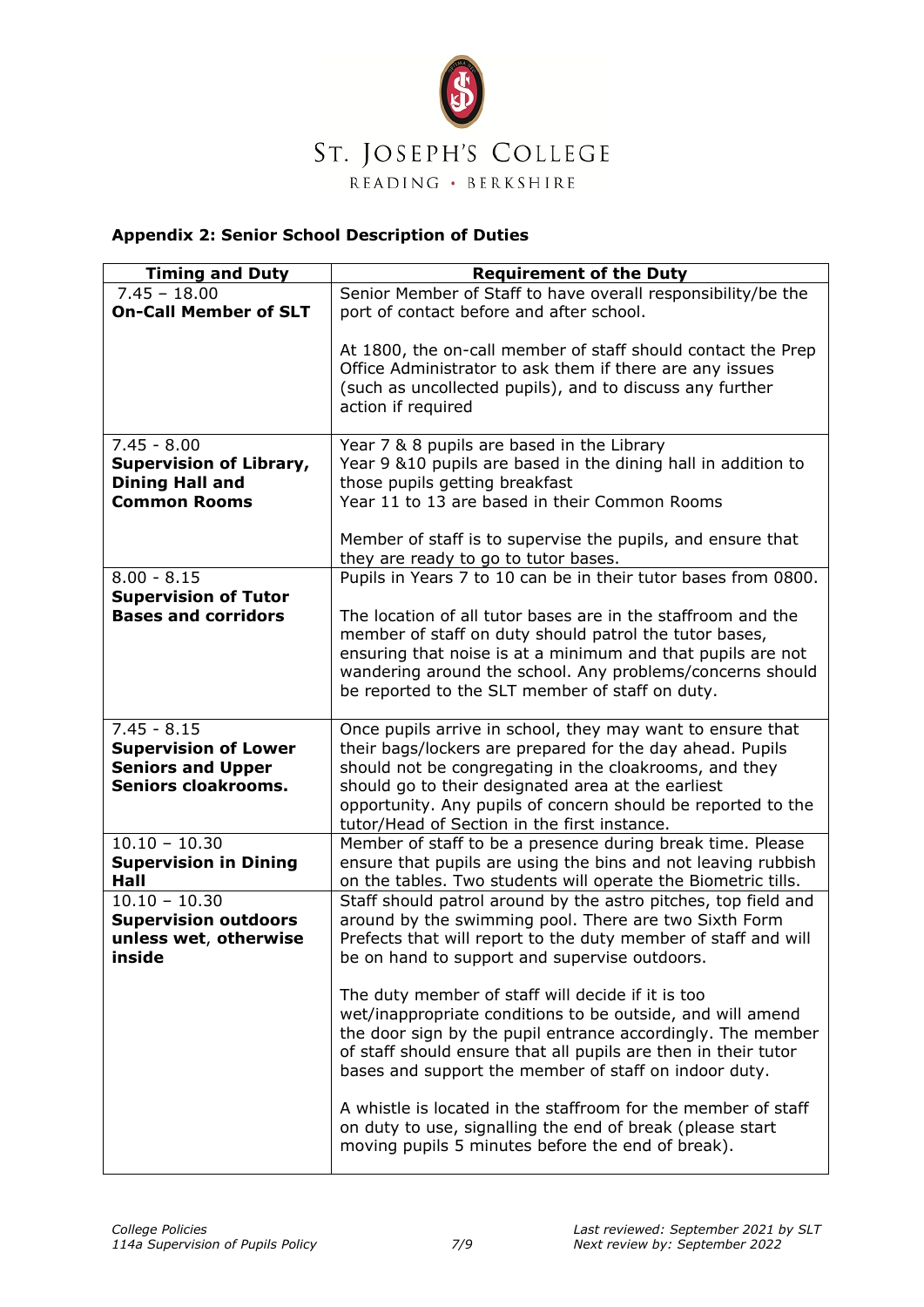

## ST. JOSEPH'S COLLEGE

READING · BERKSHIRE

| $10.10 - 10.30$<br><b>Indoor supervision of</b><br>tutor bases, corridors<br>and cloakrooms                 | During break time, pupils should not be in their tutor bases<br>(unless it is a wet break). The member of staff should patrol<br>the cloakrooms, tutor bases and the Year 11 common room.                                                                                                                                       |
|-------------------------------------------------------------------------------------------------------------|---------------------------------------------------------------------------------------------------------------------------------------------------------------------------------------------------------------------------------------------------------------------------------------------------------------------------------|
| $13.15 - 14.00$<br><b>SLT Dining Hall</b><br>supervision                                                    | To oversee the pupils entering the dining hall. A rota for<br>timings of sections is located by the doorway and pupils<br>should only enter at the allocated times, unless they have a<br>lunch pass for an activity. Two students will operate the<br>biometric tills.                                                         |
| $13.15 - 13.40$<br><b>Indoor supervision of</b><br>tutor bases, corridors<br>and Lower Seniors<br>cloakroom | During lunch times, pupils should not be in their tutor bases<br>(unless it is a wet break). The member of staff should patrol<br>the tutor bases, cloakrooms, corridors and Year 11 common<br>room.<br>There are two Sixth Form prefects who will report into the<br>member of staff on duty, and will support with the indoor |
| $13.15 - 13.40$<br><b>Supervision outdoors</b><br>and the Upper Seniors<br>cloakroom                        | supervision.<br>Staff should patrol around by the astro pitches, top field and<br>around by the swimming pool. There is a Sixth Form Prefect<br>that will report to the duty member of staff, and will be on<br>hand to support and supervise outdoors.                                                                         |
|                                                                                                             | The duty member of staff will decide if it is too<br>wet/inappropriate conditions to be outside, and will amend<br>the door sign by the pupil entrance accordingly. The member<br>of staff should ensure that all pupils are then in their tutor<br>bases and support the member of staff on indoor duty.                       |
| $13.40 - 14.10$<br><b>Indoor supervision of</b><br>tutor bases, corridors<br>and Lower Seniors<br>cloakroom | During lunch times, pupils should not be in their tutor bases<br>(unless it is a wet break). The member of staff should patrol<br>the tutor bases, cloakrooms, corridors and Year 11 common<br>room.<br>There are two Sixth Form prefects who will report into the<br>member of staff on duty, and will support with the indoor |
|                                                                                                             | supervision.                                                                                                                                                                                                                                                                                                                    |
| $13.40 - 14.10$<br><b>Supervision outdoors</b><br>and the Upper Seniors<br>cloakroom                        | Staff should patrol around by the astro pitches, top field and<br>around by the swimming pool. There is a Sixth Form Prefect<br>that will report to the duty member of staff, and will be on<br>hand to support and supervise outdoors.                                                                                         |
|                                                                                                             | The duty member of staff will decide if it is too<br>wet/inappropriate conditions to be outside, and will amend<br>the door sign by the pupil entrance accordingly. The member<br>of staff should ensure that all pupils are then in their tutor<br>bases and support the member of staff on indoor duty.                       |
|                                                                                                             | A whistle is located in the staffroom for the member of staff<br>on duty to use, signalling the end of break (please start<br>moving pupils 5 minutes before the end of break).                                                                                                                                                 |